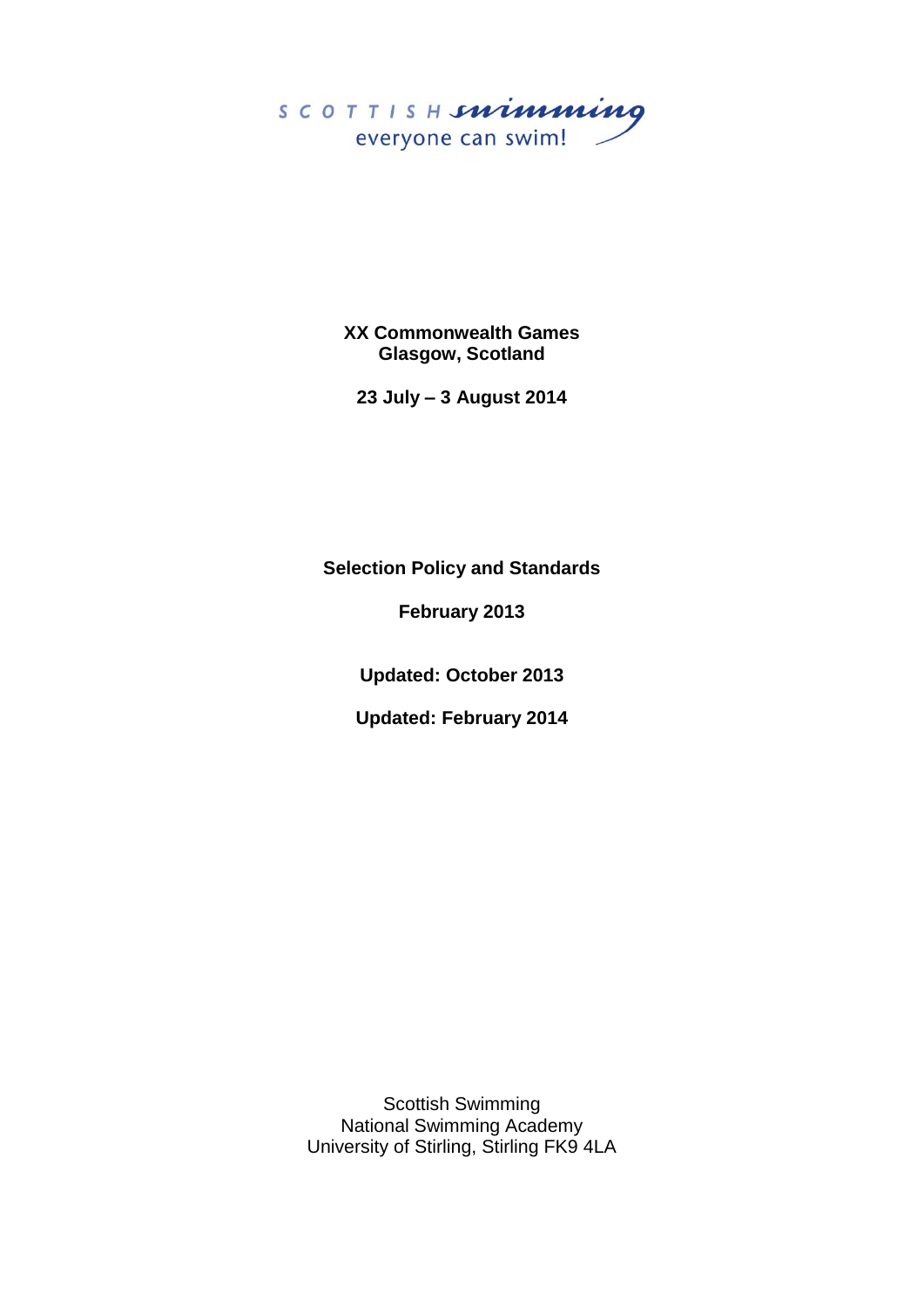## **Scottish Swimming**

## **Team Scotland - Glasgow 2014 Commonwealth Games**

## **Athlete - Sport Selection Policy and Standards**

#### **Introduction**

**1.** This selection policy has been agreed by Scottish Swimming and Commonwealth Games Scotland (CGS). It provides detail on the process by which Scottish Swimming will arrive at athlete nominations, which will be submitted to CGS for consideration, for final selection to Team Scotland for Glasgow 2014.

Achievement, by an athlete, of individual selection standards, detailed in this document, is therefore the first step by which nomination can be considered. The final decision in selection to the 2014 Games lies with CGS

- **2.** Scottish Swimming will nominate only those athletes that have qualified under both the swimming Sport Specific Selection Standards stated below, and the CGS General Selection Policy (available on the CGS website) that should be read in conjunction with these standards.
- **3.** Entry numbers per event are in accordance with Commonwealth Games Federation (CGF) agreed numbers and should more athletes achieve the standards then Scottish Swimming will prioritise in accordance with the Sport Specific Selection **Standards**

#### **Team Scotland General Selection Policy Aim**

- **4.** Scotland selects a team that performs with distinction in 2014, achieving our highest ever number of medals and maximising the opportunity of a home Games**.**
- **5.** This swimming policy is consistent with the aim above.

#### **Athlete Eligibility**

- **6.** The eligibility criteria of the CGF Article 24 (see Appendix 3) and R13.5 of Scottish Amateur Swimming Association Limited Company Rules must be met by all nominees.
- **7.** Where prospective team members do not automatically comply with the above , in terms of birth or parents birth, they will only be nominated for final selection if they receive prior approval from the CGF under their guidelines

#### **Games Swimming Competition Format**

**8.** The swimming competition comprises events listed and detailed in Appendix 1.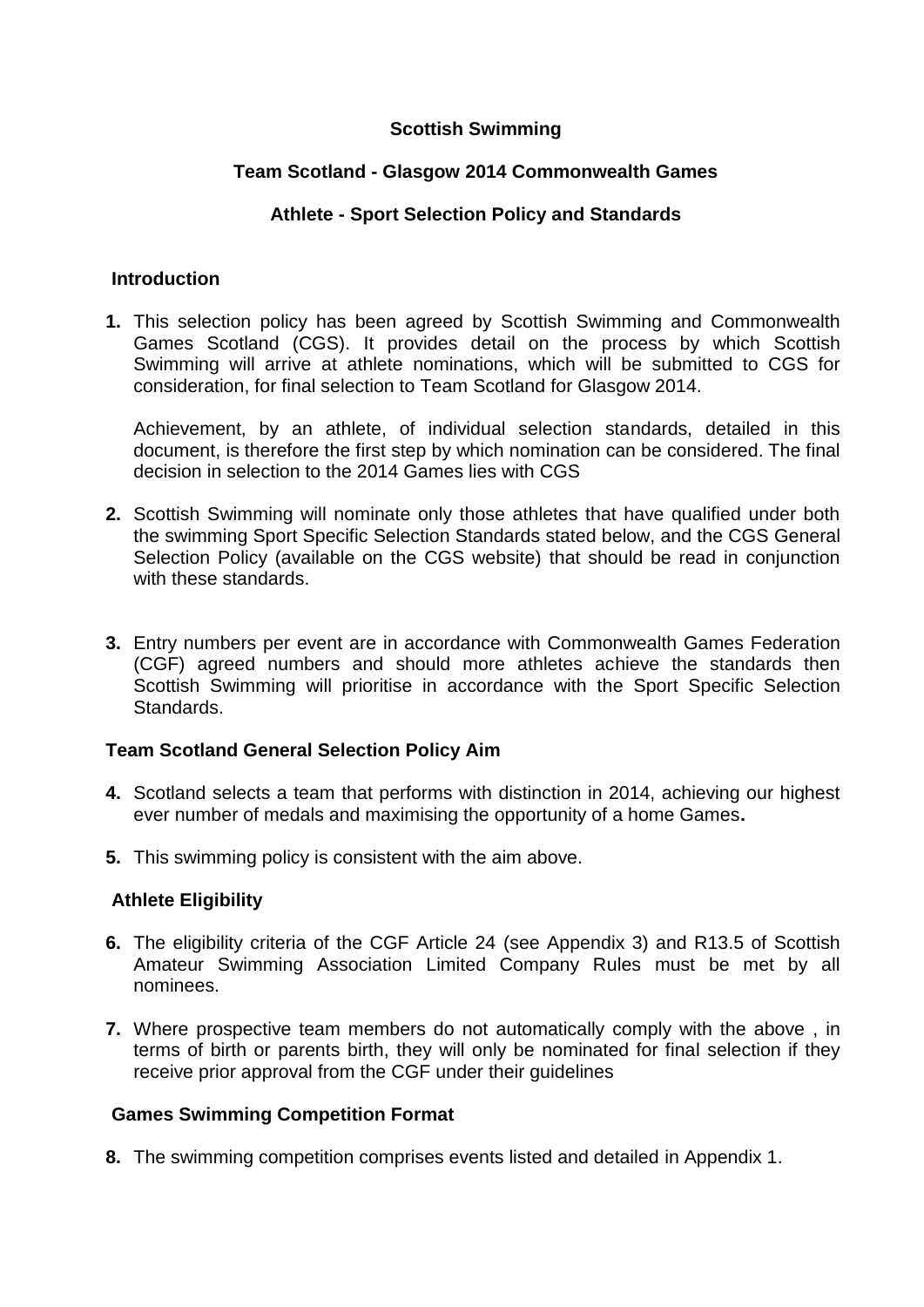**9.** The maximum number of athletes selected by any country for each individual event will be three. When more than three athletes attain the relevant selection standard in an individual event, the fastest three will be nominated for selection, in line with Scottish Swimming's priority order stated in Section 12.1.

## **10. Sport Specific Selection Standards**

10.1 General selection details**:**

(i) Selection for individual and relay events will take place over two selection phases;

- **Phase 1** to be used as the primary selection opportunity for individual and relay positions.
- **Phase 2** to be used for selection to unfilled individual and relay events plus relay alternates.

(ii) Those places filled at the conclusion of Phase 1, will no longer be available to other swimmers in Phase 2.

(iii) A process, defined in section 12.8, for agreeing additional swims, for selected swimmers, will be applied following the completion of swimmer selection.

(iv) Clearly defined coach selection criteria and process is included in Appendix 2.

#### **11 Selection**

#### **11.1 Phase 1**

Initial selections for the Scotland Swimming Team will take place on completion of Phase 1, which takes priority over Phase 2.

Phase 1 is defined as:

- **Scottish National Championships: 3-6 April 2014, Tollcross, Glasgow**
- **British Championships: 10-15 April 2014, Tollcross, Glasgow**

#### **11.2 Phase 2**

Phase 2 will be used to select swimmers for any remaining individual events, relay events and if required, relay alternates.

Phase 2 is defined as;

#### **North District Grand Prix: 30 May – 1 June 2014, Aberdeen**

**11.3** Please note selection meets may be amended should dates and venues be altered.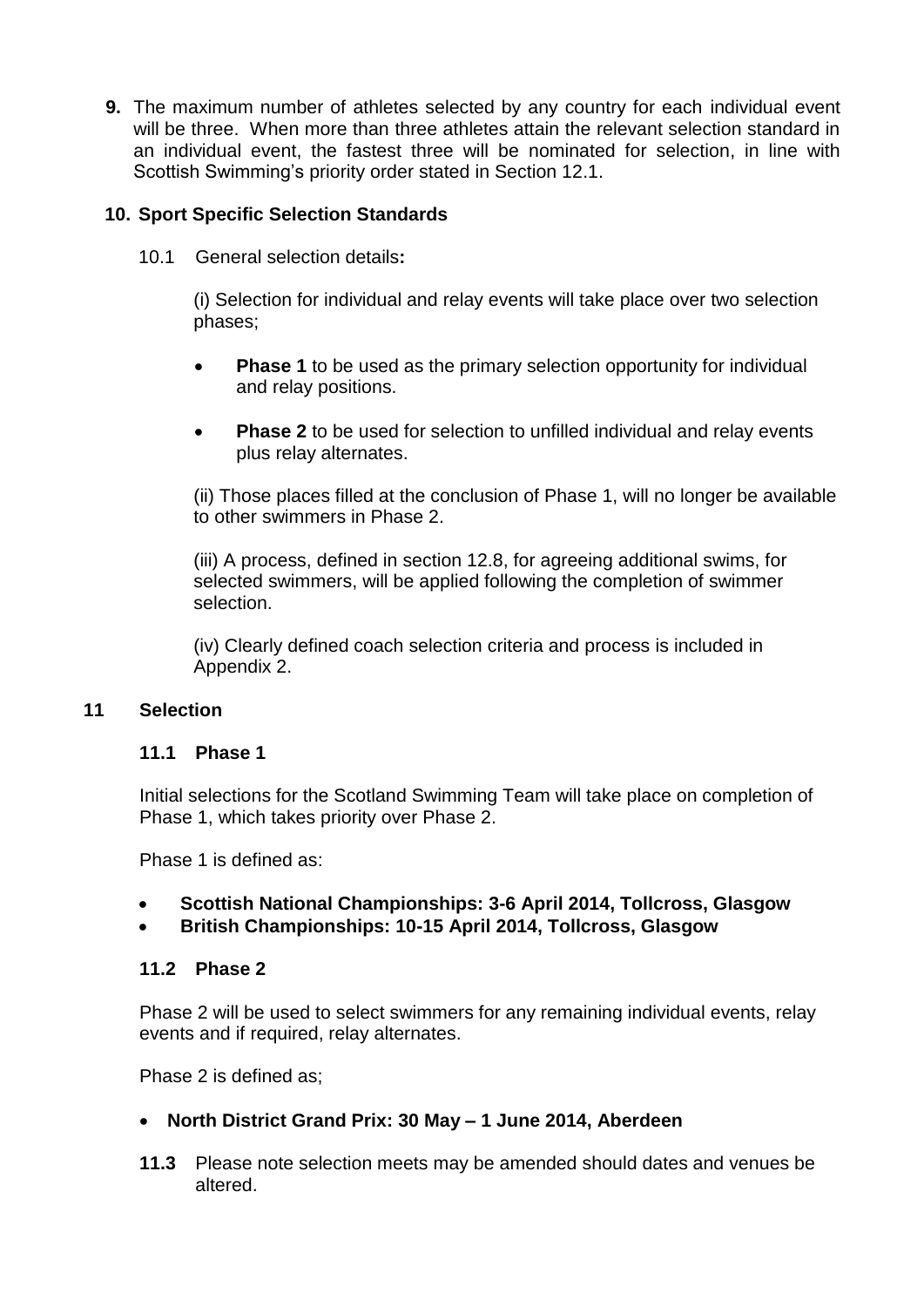## **11.4 Individual Selection**

## **Phase 1**

The fastest three swimmers achieving a selection time (identified within the table in Appendix 1) following the completion of Phase 1 and subject to priority order noted in section 12.1, will be nominated to CGS by 16 April 2014

## **Phase 2**

For any remaining individual events, the fastest swimmers achieving a selection time (identified within the table in Appendix 1) following the completion of Phase 2 and subject to priority order noted in section 12.1, will be nominated to CGS by 5 June 2014.

## **11.5 Relay Selection**

#### **Phase 1**

The fastest four times in the Men's and Women's 100m and 200m Freestyle events and the fastest 100m Backstroke, 100m Breaststroke, 100m Butterfly and 100m Freestyle will be added together and a total allowance of 1.50 seconds will be deducted for takeovers to establish relay times. Those swimmers achieving the relay **SELECTION** time, subject to priority order noted in section 12.1, will be nominated to the CGS by 16 April 2014.

#### **Phase 2**

For any remaining relay team not filled from Phase 1, the fastest four times from Phase 1 and Phase 2 in those events will be added together and a total allowance of 1.50 seconds will be deducted for takeovers to establish relay times. Those swimmers achieving a relay **SELECTION** time, subject to priority order noted in section 12.1, will be nominated to the CGS by 5 June 2014.

#### **11.6 Relay Alternates**

In line with the CGS Generic Selection Policy section "Selection Guidelines for Athletes", section 27, point 27.3 relevant to swimming;

*Numbers above the minimum will only be selected;*

*(b) if there are identified competition schedule conflicts for those athletes who have qualified individually, and/or*

*(c) if it can be shown via validated objective evidence that the final result in the team event is likely to be improved by the individuals proposed being added*

**11.6.1.** The Performance Director and Head Coach will only consider relay alternates based on the CGS Generic Policy stated above. In such circumstances a  $5<sup>th</sup>$  swimmer (identified as the  $5<sup>th</sup>$  fastest from Phase 1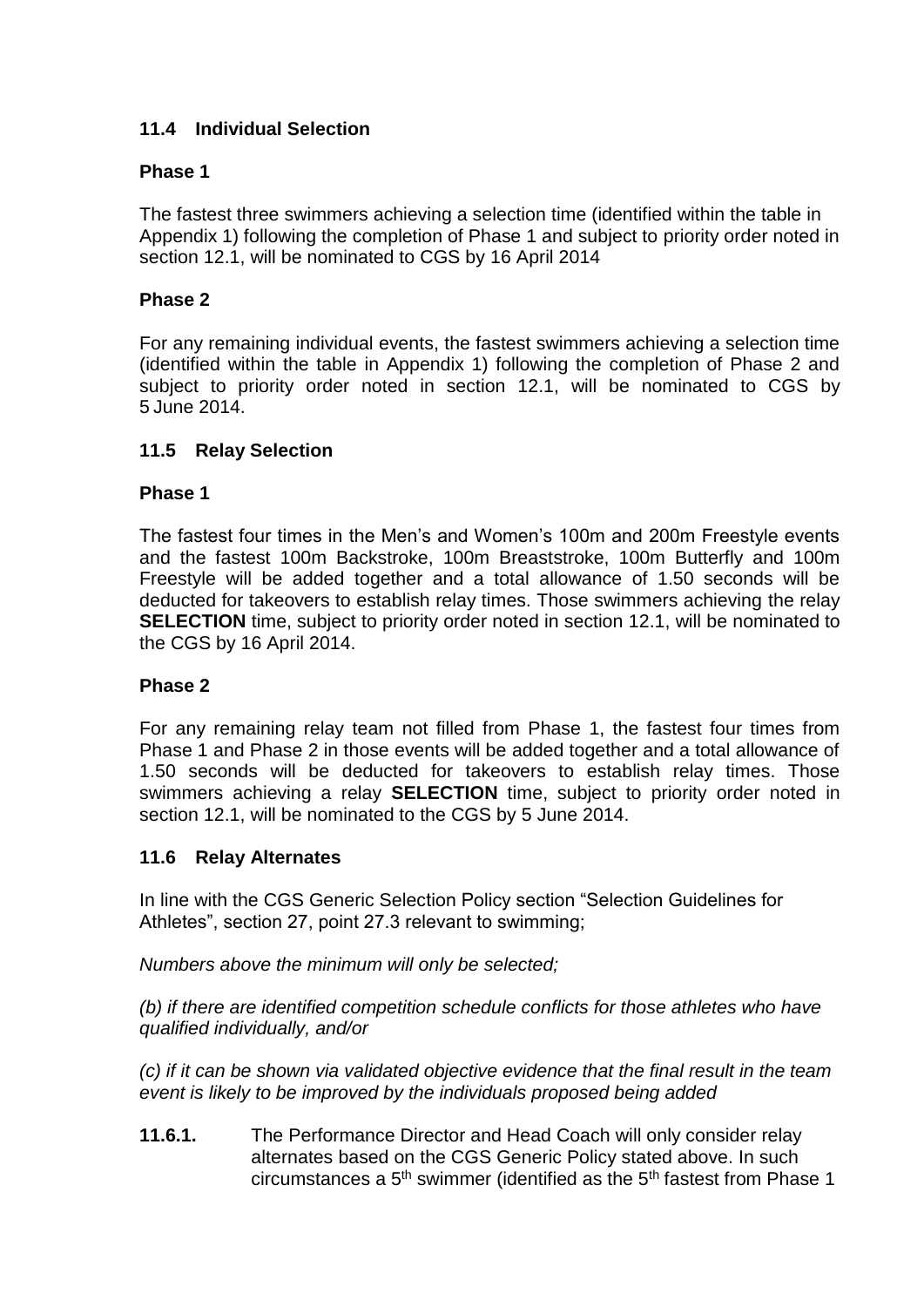and 2) for the identified relay may be nominated to CGS by 5 June 2014, following the completion of Phase 2

- **11.6.2** For Freestyle Relays (4 x 100m, 4 x 200m): Providing the times of the swimmers ranked  $2 - 5$  added together with a total allowance of 1.50 seconds deducted for takeovers achieve the relay standard (identified in the table in Appendix 1) a  $5<sup>th</sup>$  swimmer may be nominated.
- **11.6.3** For Medley Relay 4 x 100m: Providing the times of the 4 identified swimmers (including the alternate swimmer) added together with a total allowance of 1.50 seconds deducted for takeovers achieve the relay standard (identified in the table in Appendix 1).The Performance Director and Head Coach will consider the best option to maximise the performance of the team if a 5<sup>th</sup> swimmer is to be nominated.
- **11.7** Any swimmer who qualifies for the Team is eligible for selection to the relay teams and the Head Coach is responsible for selecting the best four swimmers and swim order to compete in the relay events.

#### **12 Swimmer Selection**

Swimmer selection will be as follows;

- **12.1** Three selections based on the swimmers achieving qualifying times on the completion of firstly Phase 1, and for any remaining places Phase 2, with priority (both phases) given in order to:
	- Finals
	- Semi Final/'B' Final
	- Junior Finals
	- **Heats**

**12.1.1** Any qualification time set in a final will supersede any qualification time set in a semi final which will supersede any qualification time set in a heat.

- **12.2** Where times under the selection standard are "tied" following phase 1 and the number of swimmers achieving selection standards exceeds the number of individual places available, the fastest of the tied swimmers in Phase 2 will be selected. Should there be a tie within Phase 2, and the number of swimmers achieving selection standards exceeds the number of individual places available, swimmers will swim off within the phase 2 meet to be selected.
- **12.3** Individual swimmers outside the published SELECTION times will not be considered for selection.
- **12.4** Relay splits, including lead off swims, will not be considered for selection.
- **12.5** Split times from individual events, will not be considered for selection.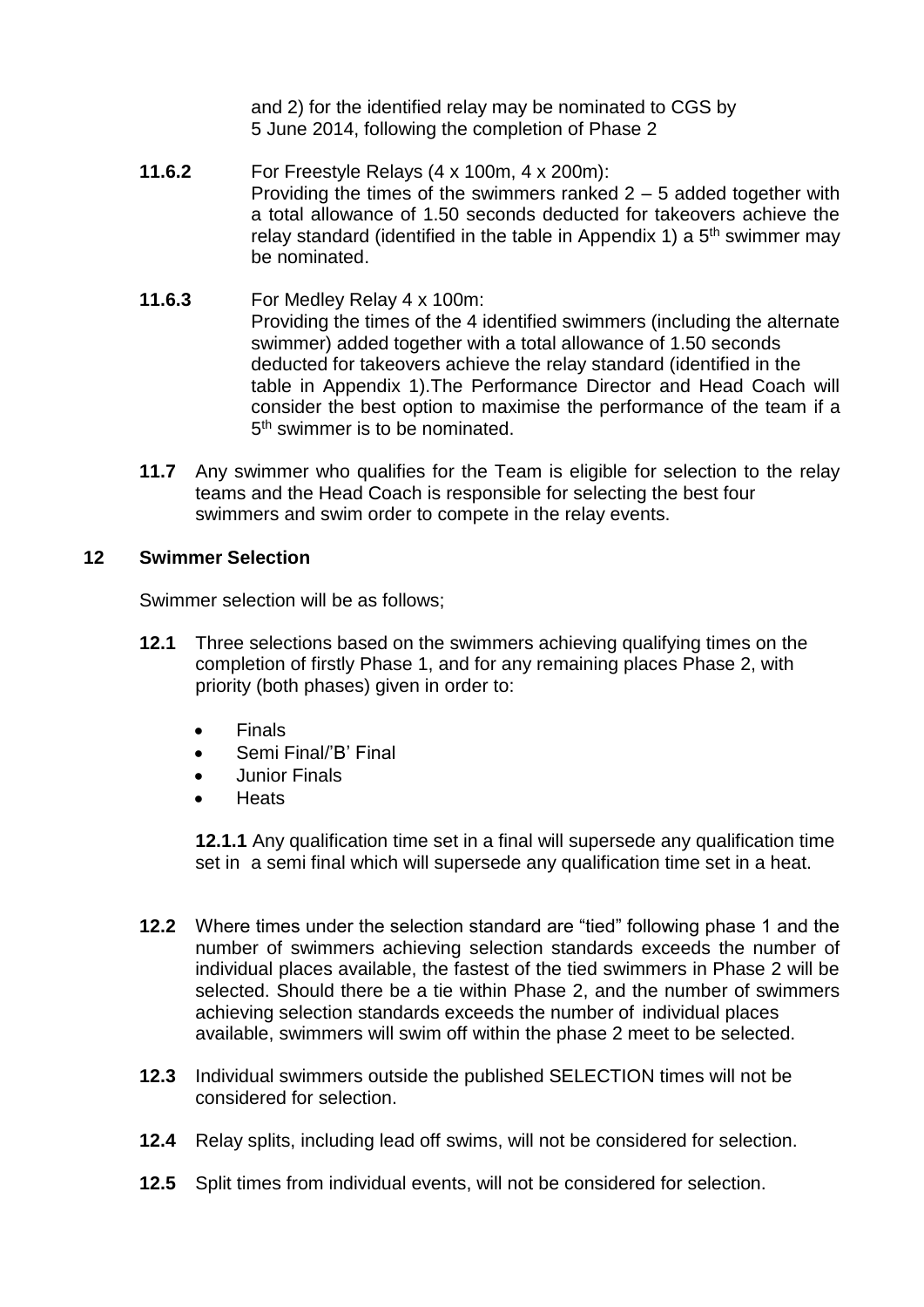- **12.6** Where multiple individual qualifying standards are achieved, swimmers must identify which individual events they wish to compete in to the Performance Director and Head Coach by the 2 June 2014.
- **12.7** Named selection meets only will be used for selection.
- **12.8** Additional Swims for selected swimmers Final decisions concerning additional swims will be made by the Head Coach in line with the CGS General Policy, following the process detailed below.
	- 1. Discussion between Head Coach and the swimmers personal coach (Home Coach) prior to CG entries
	- 2. Discussion (if necessary) with Team Coaches prior to final entry deadline

## **13 Selection Process Timeline**

- **13.1** Scottish Swimming will send Phase 1 nominations to CGS by 16 April 2014, announce the final nominations by 2 June 2014 (allowing time for any Appeals as per Section 15) and sending them by 5 June 2014. CGS will confirm the phase 1 team selections by 16 April 2014 and the final team selection, including phase 2, by 7 June 2014.
- **13.2** Final selection to the Games team is dependent on receipt of relevant information required by CGS such as completion and signing of the CGF Eligibility form and CGS Team Member Agreement.

#### **14 De-Selection**

## **14.1 Anti-doping**

Athletes suspended by their Governing Body as a result of ongoing or concluded anti-doping violation allegations, will not be considered for selection, and if previously selected will be deselected from the G2014 team.

#### **14.2 Form and fitness issues** – **Injury Management**

Where form and fitness issues are identified at or after selection, a fitness test may be used to determine that the athlete is capable of performing to the level required for the Games. The format will be determined by CGS after discussion with the Swimming Team Management. This will be specific to swimming and the athlete's condition and may include input from CGS medical staff. Any selection or de-selection decision, following such a test, will be final.

#### **14.3 CGS Policies**

Athletes in breach of CGS policies, code of conduct and team agreement may be deselected.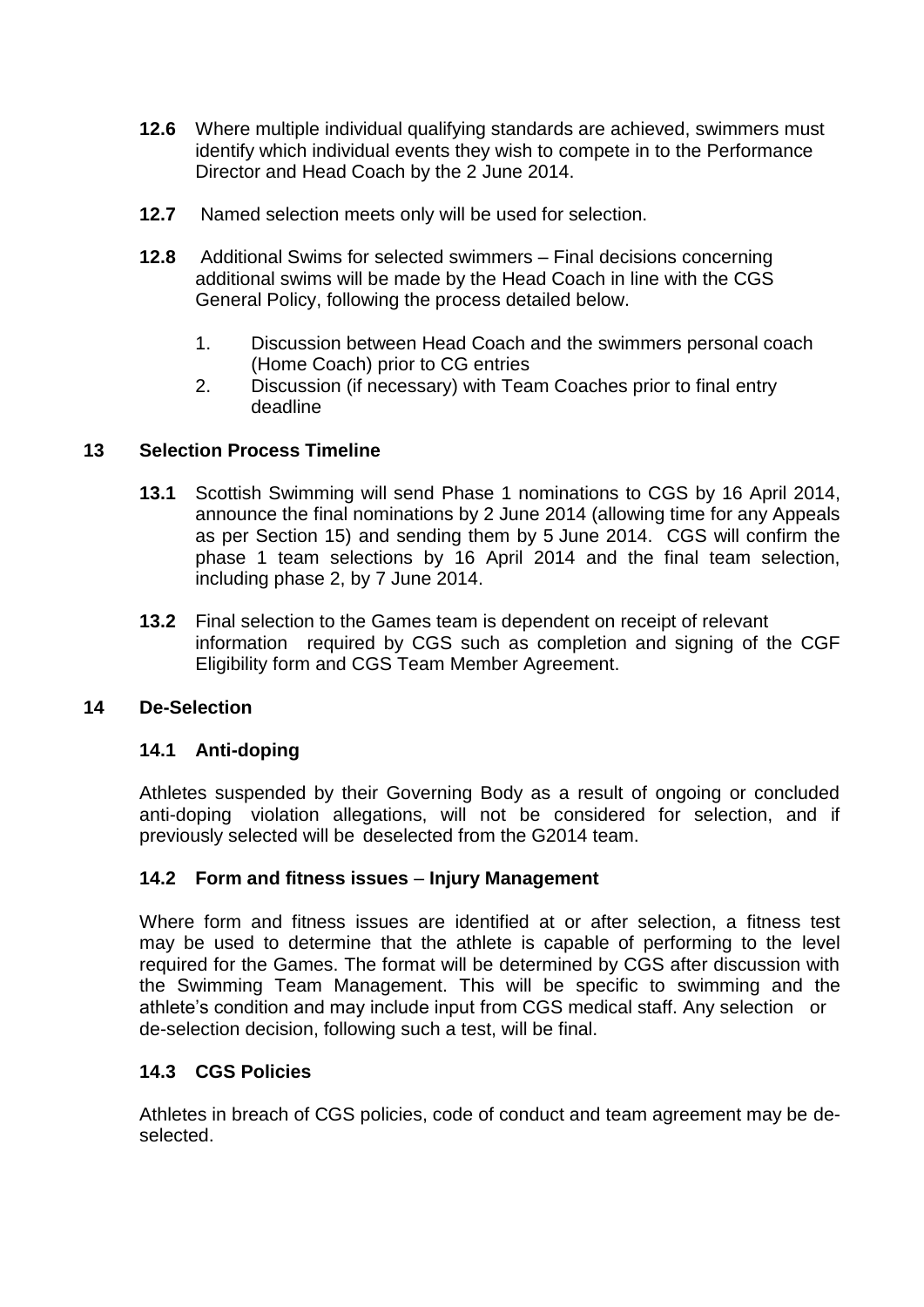## **15 Appeal Process**

- An appeal against non-nomination to CGS by Scottish Swimming is entirely a matter for the athlete and Scottish Swimming. This should be held in accordance with Scottish Swimming own appeal procedures, but taking into consideration only the CGS selection policy and agreed sport specific selections standards and conditions.
- Following announcement of nominated swimmers on 2 June, appeals will be heard in accordance with Scottish Swimming's internal appeals process.
- All appeals must be received, in writing **by email**, including the grounds upon which the appeal is made, to the Scottish Swimming Chief Executive by 1700 hours, 3 June 2014.
- In all instances, Scottish Swimming will respond in writing **by email** to the athlete within two days, notifying them of the outcome of the Appeal Process.
- Appeals shall only be considered if they address:
	- $\triangleright$  Selection process
	- $\triangleright$  Clarification of fact
	- $\triangleright$  Provide new and relevant information.
	- Swimmers will be nominated to CGS by 5 June 2014.
	- Scottish Swimming will also have the opportunity to appeal to the CGS if athletes that have been nominated by Scottish Swimming are not selected. This will be completed within twenty four hours of CGS notification of nonselection. All CGS appeal decisions will be made ahead of final announcement of the team. Individuals do not have the right to appeal directly to CGS*.*

#### **16 Appointment of Team Staff**

A Team Manager will be appointed by CGS in consultation with Scottish Swimming by December 2012. The final complement of swimming team staff attending the Games will ultimately depend upon team numbers and composition and will be determined by CGS in consultation with Scottish Swimming. This will include different categories of accreditation and access to the Games Village and other secure areas.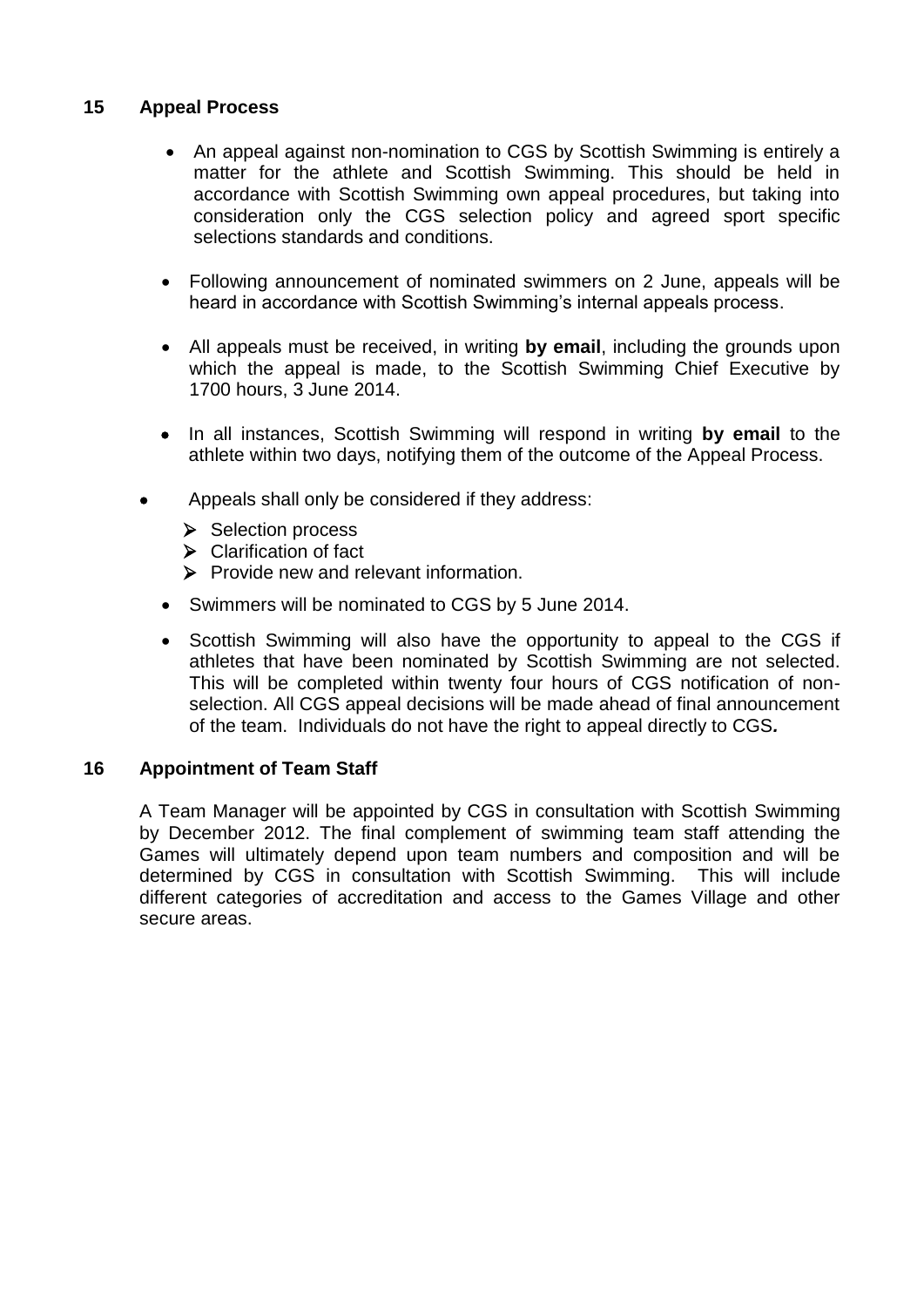# **Appendix 1**

## **COMMONWEALTH GAMES – GLASGOW, SCOTLAND, JULY 2014**

| <b>Male</b> | <b>Event</b>        | <b>Female</b> |
|-------------|---------------------|---------------|
| 0:22.58     | 50m Free            | 25.83         |
| 0:49.34     | 100m Free           | 0:55.53       |
| 1:48.48     | 200m Free           | 1:59.09       |
| 3:51.96     | 400m Free           | 4:10.38       |
|             | 800m Free           | 8:38.58       |
| 15:27.28    | <b>1500m Free</b>   |               |
| 0:25.97     | 50m Back            | 0:29.27       |
| 0:55.09     | 100m Back           | 1:01.62       |
| 1:59.80     | 200m Back           | 2:12.08       |
| 0:28.50     | 50m Breast          | 0:32.21       |
| 1:01.57     | 100m Breast         | 1:09.69       |
| 2:14.09     | 200m Breast         | 2:30.08       |
| 0:24.31     | 50m Fly             | 0:27.19       |
| 0:53.09     | 100m Fly            | 0:59.53       |
| 1:59.23     | 200m Fly            | 2:11.81       |
| 2:01.36     | 200m I.M.           | 2:14.95       |
| 4:20.10     | 400m I.M.           | 4:45.44       |
| 3:27.14     | 4 x 100m Free Relay | 3:54.83       |
| 7:43.53     | 4 x 200m Free Relay | 8:08.50       |
|             | 4 x 100m Medley     |               |
| 3:47.23     | <b>Relay</b>        | 4:18.47       |

## **NOMINATION TIMES – SWIMMING**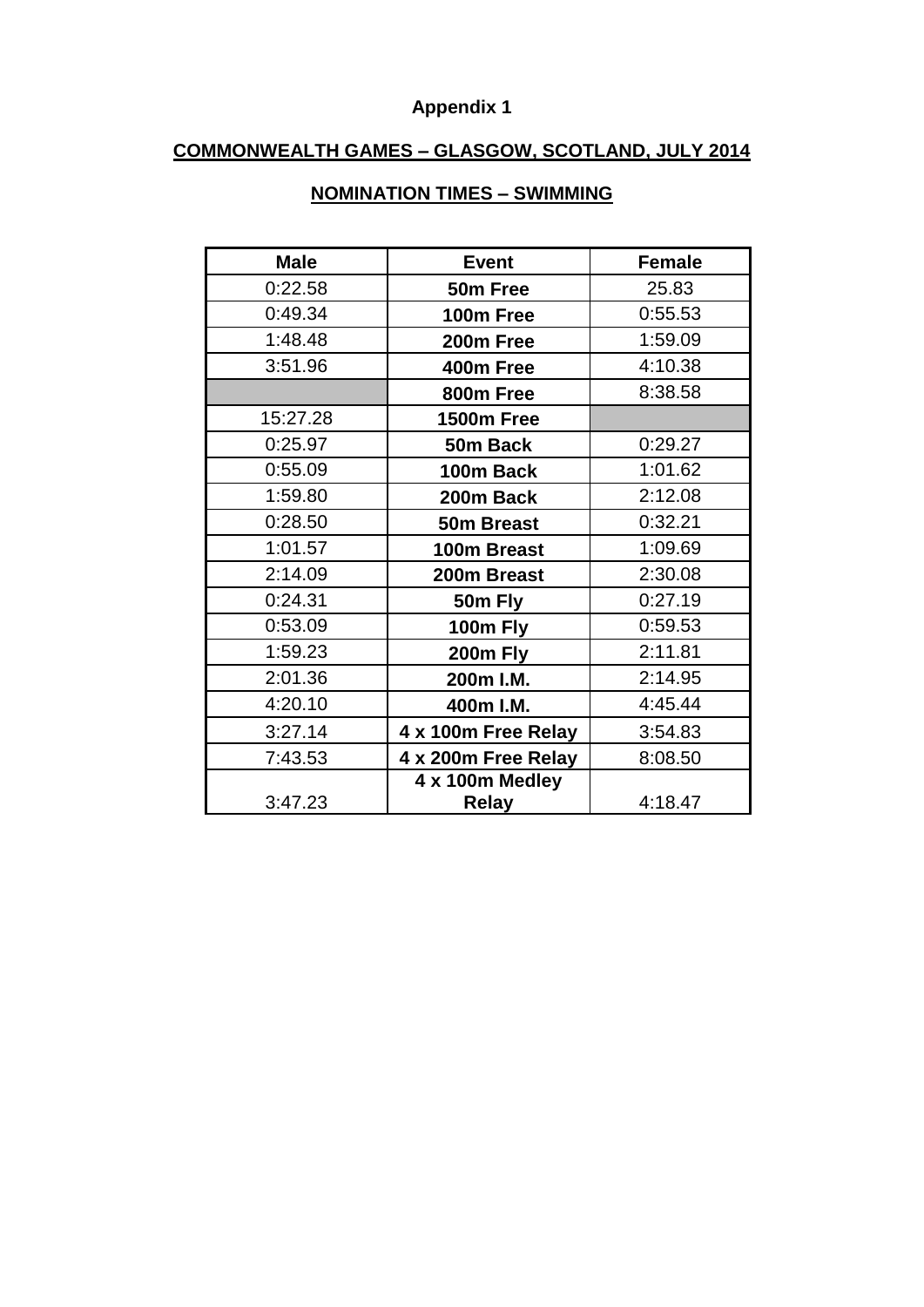## **Appendix 2**

## **COACH SELECTION PROCESS**

- **1.** A Head Coach will be nominated by the Scottish Swimming Performance Director by December 2012
- **2.** Following the completion of Phase 1 of the selection process, 50% of the additional coaching staff, will be selected to the Commonwealth Games Aquatic Team (Speed Swimming) by the Performance Director and Head Coach. This will be based on the number of Phase 1 selected swimmers. The remaining coach selections will take place following the completion of Phase 2 of the swimming selection process. Coaches will be selected considering (in no particular order);
	- o Number of swimmers on the team
	- o Highest ranked nominated swimmer based on Commonwealth Rankings. Rankings will be prepared using the Commonwealth Rankings (2 Per Nation), 2013
	- o Overall balance of the coaching staff.

Confirmed coaches will be expected to play a full part in the preparation of the Team as identified by the Performance Director & Head Coach. Non Scottish based coaches will only be considered in exceptional circumstances.

- **3.** Coaches must hold the minimum of a Scottish Swimming Level 3 Licence or equivalent
- **4.** A minimum coach swimmer ratio of 1:6 will be applied, including the head coach and depending on accreditations provided by CGS
- **5.** There will be no appeals process for coach selection